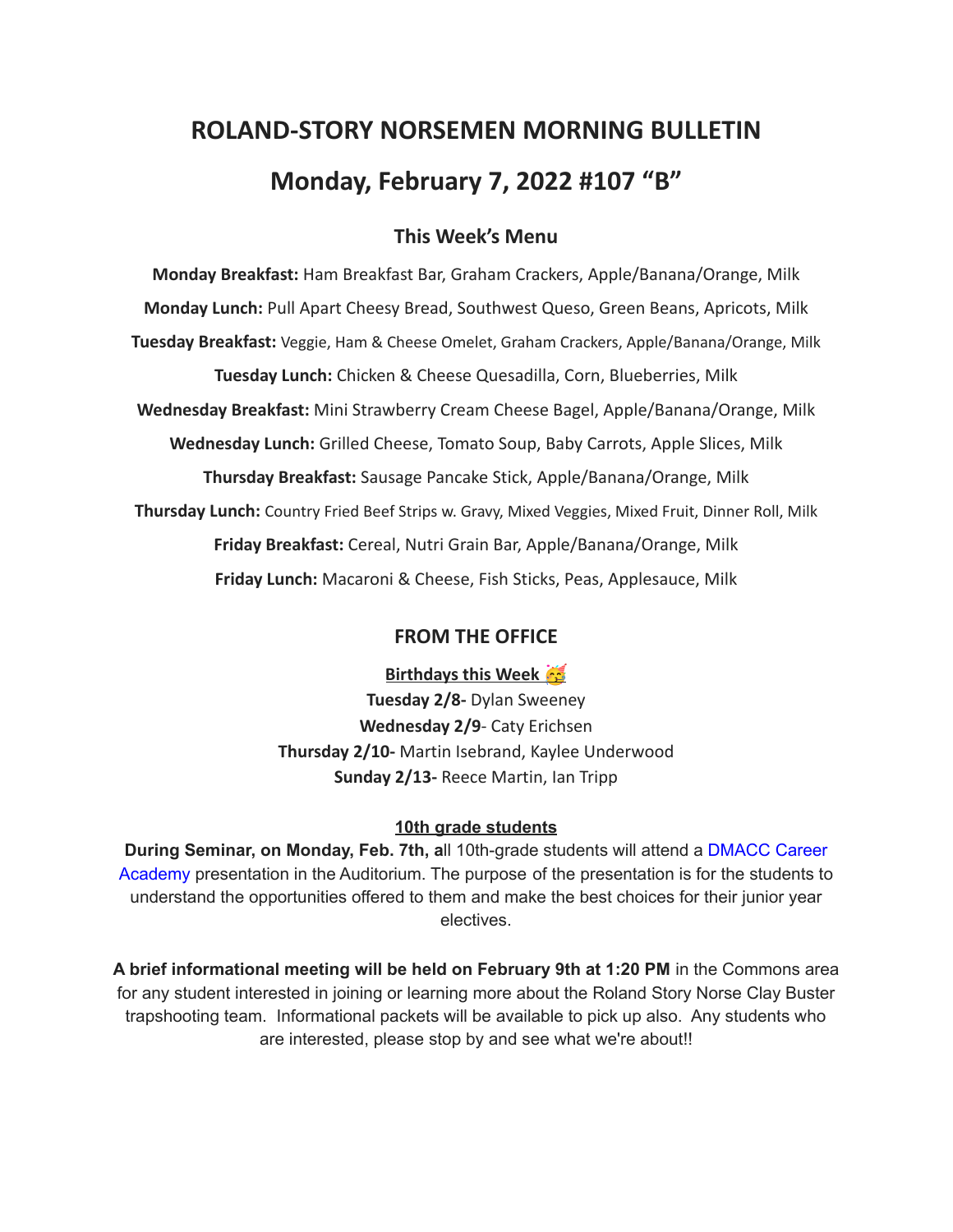**There will be two more public informational meetings on the upcoming bond issue.** If approved, the March 1 bond would allow Roland-Story to move forward with a series of improvements at Dallas Kray Track & Kerry Van Winkle Field and our surrounding athletic complex facilities.

2/15 7pm at the High School library

2/28 7pm at the Middle School library

Attendees will have opportunities to ask questions and provide feedback.

Learn more: [https://www.rolandstorybond.org](https://www.rolandstorybond.org/?fbclid=IwAR3AJHhy8S8KvQsof-Z44UTrIBXDkOZFSdMyUXMovrg0bH3FkvkTprNkFuM)



# **[COUNSELOR FOLDER](https://docs.google.com/document/d/1vmwczNPbDzXe9vFaG5LJMQ7NYDv-i4oQJHybqA65TUc/edit?usp=sharing) (9-12)-Click here**

**Class of 2022- DMACC Fall Applicants:** If you plan to attend DMACC or any two-year college you must take an initial assessment. Here is the information you will need to set up an appointment with DMACC.

<https://www.dmacc.edu/testingcenter/pages/acames.aspx>

# **Scholarship**

Reynold C. Hentges Memorial [Scholarship](https://drive.google.com/file/d/1hjWI_srze5__tTjHVbJ5z3zd1-S63qlS/view?usp=sharing) (IAAI)- \$1,000 due 3/30 must major in a field of education promoting a career in one of the following professions or area of study: Fire Service, Fire Science, Law Enforcement, Law, Fire Protection Engineering, Fire Protection Technology or Insurance.

> [StudentScholarships.org](https://drive.google.com/file/d/1hV3dZAuh9FIeLf132rgQi86QgS7AQzZD/view?usp=sharing) 1) Smart Owl Scholarship- \$7,000 due 2/28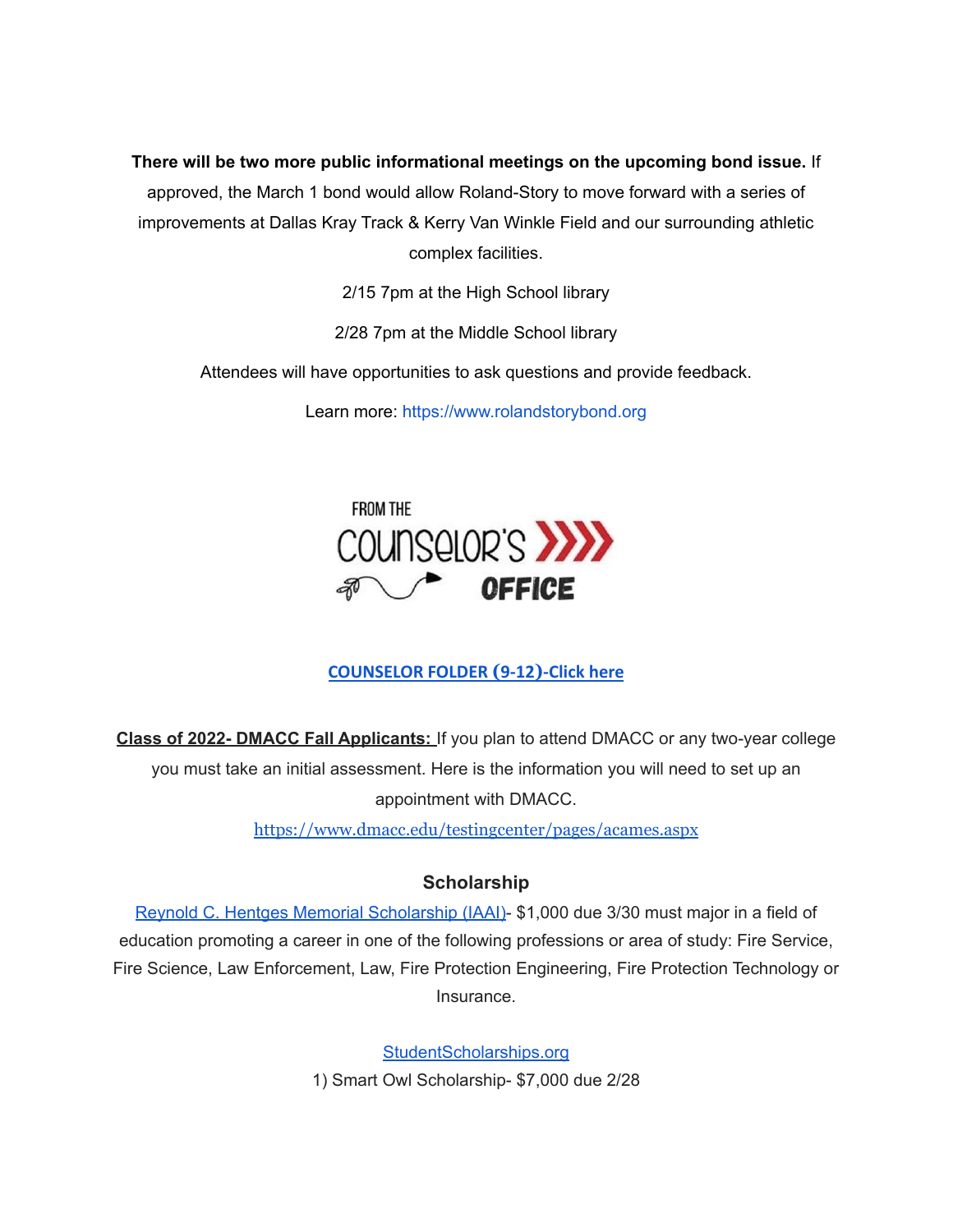2) DAV Scholarships- \$30,000 due 2/28 3) Women's Cyber Security Scholarships- \$6,000 due 2/28 4) Kennedy Center VSA Young Soloists Award- \$2,000 due 2/28 5) SP Scholarship- \$10,000 due 2/28 6) SEG Scholarships- \$10,000 due 3/1 7) Eagle Scout of the Year Scholarship- \$10,000 due 3/1 8) NIADA Foundation Scholarship- \$3,500 due 3/12 9) Minority/Indigenous Nurse Leader Scholarship- \$1,000 due 3/15 10) BMW Engineering Scholarship- \$1,500 due 3/21 11) Careers that Care Scholarship- \$750 due 4/18 12) American Culinary Federation Scholarships- \$2,500 due 4/30 13) Abbott Painters Scholarship Program- \$500 due 4/30 14) Got a Spine Scholarship- \$500 due 5/2 15) Hospital Safety Awareness Scholarship- \$1,000 due 5/31

## **Local Scholarship**

Ag Coop Safety Directors of Iowa [Scholarship](https://drive.google.com/file/d/1wX3l1X88nHo4DZaVPAlq49FzsUtMJSWh/view?usp=sharing) Make a copy, fill, print, sign and email. Multiple scholarship awards up to \$3,000 due 4/29.

### **ATHLETIC ACTIVITIES FOR THE WEEK**

### **Tuesday 2/8/22**

JV Girls Basketball @ West Marshall High School 4:00pm JV Boys Basketball @ West Marshall Middle School 4:30pm JV2 Boys Basketball @ West Marshall Middle School 5:45pm Varsity Girls Basketball @ West Marshall High School 6:00pm Varsity Boys Basketball @ West Marshall High School 7:30pm

#### **Saturday 2/12/22**

Varsity Wrestling Districts @ Ballard High School 11:00am Varsity Girls Basketball Regionals vs South Tama @ Roland Story High School 7:00pm

### **Dates to Remember**